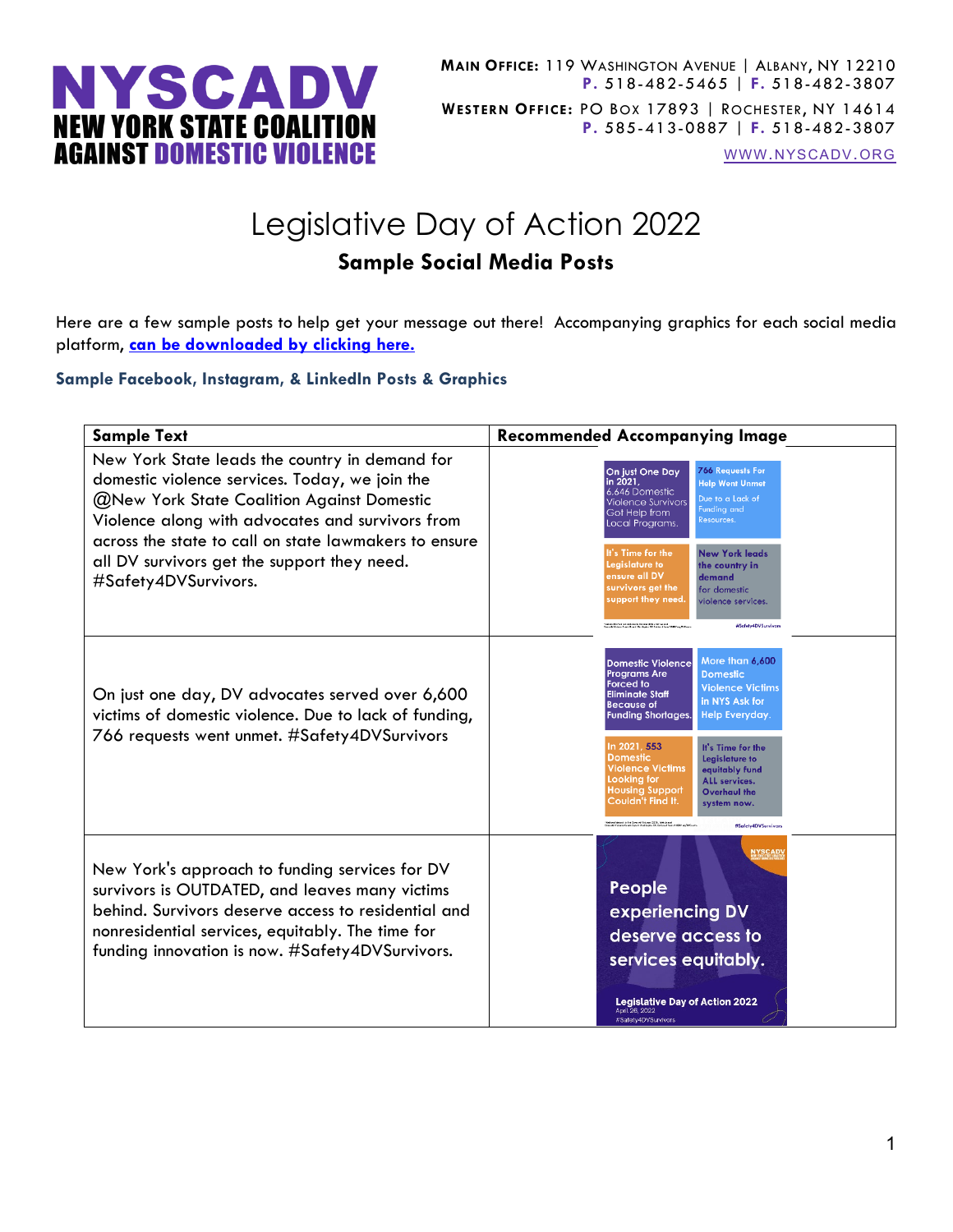DV survivors' requests for services are complex, from legal assistance and childcare to financial assistance and advocacy. Yet New York's approach still prioritizes emergency shelter. Overhaul the system now to better meet the needs of victims into the future. #Safety4DVSurvivors.



## **Sample Twitter Posts**

| <b>Sample Text</b>                                                                                                        | <b>Recommended Accompanying Image</b>                                                                                                                                                                                                                                                                                                                                                                                                                |
|---------------------------------------------------------------------------------------------------------------------------|------------------------------------------------------------------------------------------------------------------------------------------------------------------------------------------------------------------------------------------------------------------------------------------------------------------------------------------------------------------------------------------------------------------------------------------------------|
| New York leads the country in demand for DV<br>services. Today we join @NYSCADV in saying<br>#Safety4DVSurvivors.         | <b>On just One Day</b><br><b>766 Requests For Help</b><br>in 2021,<br><b>Went Unmet</b><br>6.646 Domestic Violence<br>Due to a Lack of<br><b>Survivors Got Help from</b><br>Funding and Resources.<br>Local Programs.                                                                                                                                                                                                                                |
|                                                                                                                           | It's Time for the<br><b>New York leads the</b><br>Legislature to ensure<br>country in demand<br>all DV survivors get<br>for domestic violence services.<br>the support they need.<br>.<br>National Network to End Domestic Violence (2022). 16th Annual<br>Iomestic Violence Counts Report. Washington, DC. Retrieved from: NNEDV.org/DVCo<br>#Safety4DVSurvivors                                                                                    |
| On just one day, DV advocates served over 6,600<br>survivors but the work is far from done.<br>#Safety4DVSurvivors        | More than 6,000<br><b>Domestic Violence</b><br><b>Domestic Violence</b><br><b>Programs Are Forced to</b><br><b>Eliminate Staff Because</b><br><b>Victims in NYS Ask for</b><br>of Funding Shortages.<br><b>Help Everyday.</b><br>In 2021, 553 Domestic<br>It's Time for the<br><b>Violence Victims</b><br>Legislature to equitably<br><b>Looking for Housing</b><br>fund ALL services.<br><b>Support Couldn't Find</b><br><b>Overhaul the system</b> |
| People experiencing DV deserve access tor<br>services equitably. Overhaul the delivery system<br>now. #Safety4DVSurvivors | It.<br>now.<br>#Safety4DVSurvivors<br>.<br>National Network to End Domestic Violence (2022). 16th Annual<br>omestic Violence Counts Report, Washington, DC. Retrieved from: NNEDV.org/DVCo<br>NYSCAD\<br><b>People experiencing</b><br>DV deserve access to<br>services equitably.<br><b>Legislative Day of Action 2022</b><br>April 26, 2022<br>#Safety4DVSurvivors                                                                                 |